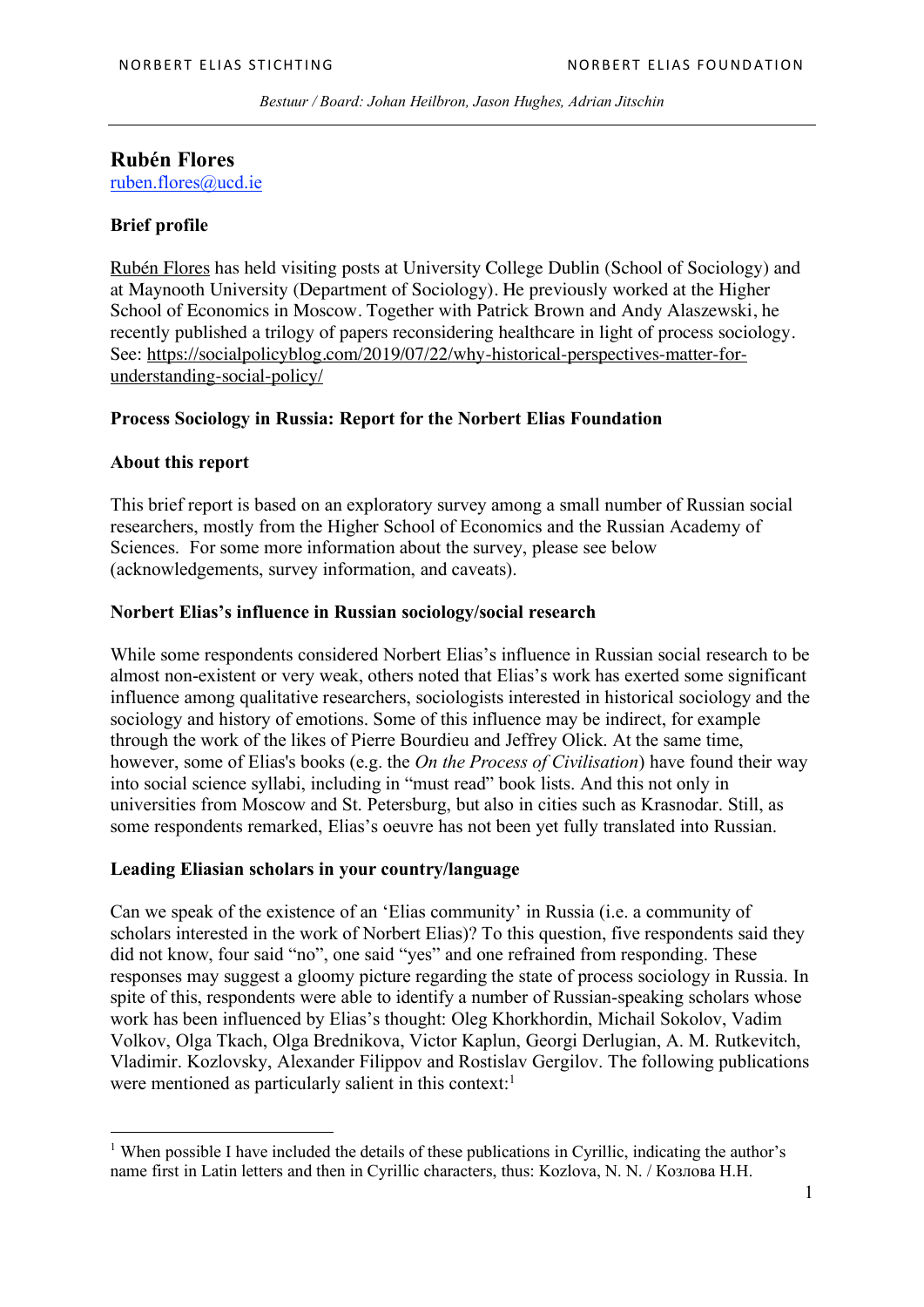#### *Bestuur / Board: Johan Heilbron, Jason Hughes, Adrian Jitschin*

Kozlovsky, V. / Козловский, В.В. (2000) Фигуративная социология Норберта Элиаса (Norbert Elias's Figurational Sociology). *Журнал социологии и социальной антропологии*, *3*(3): 40-59. Available at: http://ecsocman.hse.ru/jssa/msg/184115.html

Kozlova, N. N. / Козлова, Н.Н. (1999) *Социально-историческая антропология* (Socio-Historial Anthropology)*.* Издательский дом Ключ-C.

Gergilov, R. / Гергилов, Р. (2007) Теория цивилизации Н. Элиаса: Критика и перспективы (Norbert Elias's Individualization Theory: Critique and Perspectives). *Вопросы культурологии*, (5): 16-19.

Gergilov, R. / Гергилов, Р.Е. (2007) Пространство европейской цивилизации (The Space of European Civilization (On Norbert Elias's The Process of Civilization)). *Обсерватория культуры*, (4): 13-20.

Kostetskii, M. / Костецкий, М.И. (2011) Понятие фигурации у Норберта Элиаса (The Concept of Figurtion in Norbert Elias). *Социологические исследования*, (12): 126-131.

Petrova, P. / Петрова, П.К. (2007) Концепция «социальной фигурации» Норберта Элиаса (Norbert Elias's Notion of "Social Figuration"). *Вестник Российского университета дружбы народов. Серия: Социология*, (2).

Sokolov, M. (2005) Der Kult der Geheimdienste im heutigen Russland. *Berliner Journal für Soziologie*, 15(3): pp.351-359. https://doi.org/10.1007/s11609-005-0204-5

Sokolov, M. / Соколов, М. (2012) O процессе академической (де) цивилизации (On the Process of academic civilisation). *Социологические исследования*, (8): 21-30.

Volkov, V. / Волков, В.В. (1997) Советская цивилизация как повседневная практика: возможности и пределы трансформации (Soviet civilisation as everyday practice: possibilities and limits of transformations). *Куда идет Россия? Общее и особенное в современном развитии.* Москва*,* p. 323-333.

Volkov, V. (2000) Gewaltunternehmer im postkommunistischen Russland. *Leviathan*, 28(2): pp.173-191.

Volkov, V. and Charkhordin, O. / Волков, В.В. and Хархордин, О.В. (2008) "Норберт Элиас: историа практик (Norbert Elias: The History of Practice)". In: Volkov V. and Oleg Charkhordin. Теория практик (Theory of Practice). Saint Petersburg: European University of Saint Petersburg. Available at: https://eupress.ru/uploads/ebooks/praktiki\_e.pdf

#### **Key developments, debates, controversies**

Judging from the above literature, one important development is connected to efforts to make sense of the post-Soviet era. Worth noting here are also studies on Russian history influenced by Elias. For example: